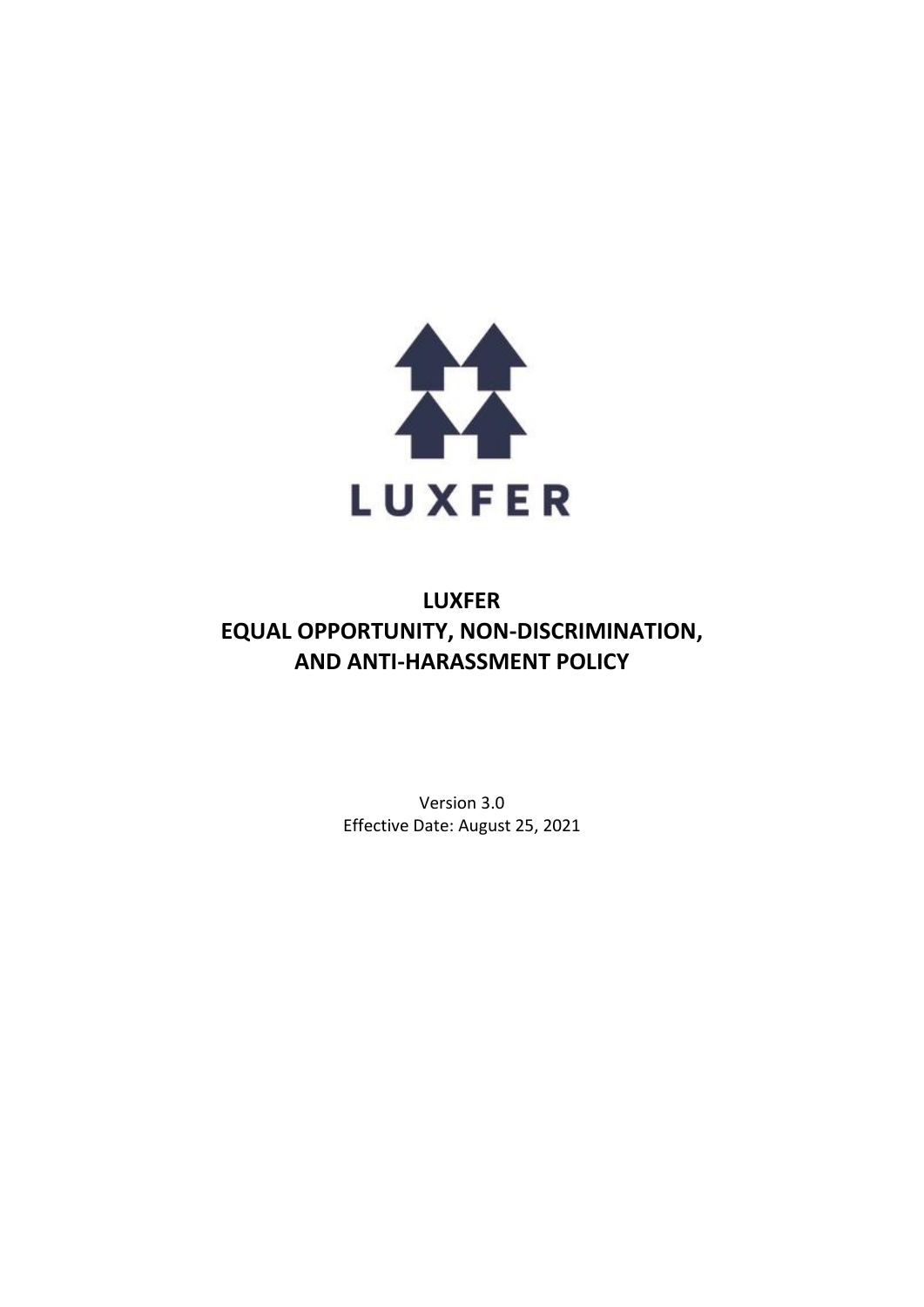### **1.0 POLICY STATEMENT**

Luxfer Holdings PLC ("Luxfer" or the "Company")<sup>1</sup> strives to create and maintain a work environment in which people are treated with dignity, decency, and respect. Luxfer is an equal opportunity employer and believes that professional conduct furthers the Company's mission, promotes productivity, minimizes disputes, and enhances our reputation. At Luxfer, the work environment should be characterized by mutual trust and the absence of intimidation, oppression, and exploitation. Luxfer does not tolerate unlawful discrimination or harassment related to any legally protected characteristic or that otherwise violates this Policy.

## **2.0 PURPOSE**

This Policy is designed to set forth Luxfer's approach to equal opportunity, non-discrimination, and anti-harassment in the workplace and in work-related settings. It sets standards and expectations for appropriate business conduct and acceptable behavior for persons associated with Luxfer. This Policy should be read together with Luxfer's Code of Ethics and Business Conduct, Human Rights and Labor Practices Policy, Data Protection and GDPR Policy, and Third Party Code of Conduct, which apply to the entire Luxfer organization and those with whom Luxfer conducts business.

## **3.0 SCOPE**

This Policy applies to all directors, officers, employees, consultants, independent contractors, volunteers, interns, casual workers, students, and agency workers, including any part-time, fixedterm, or temporary workers, and any persons employed by or affiliated with Luxfer in any way ("personnel").

This Policy applies to all terms of employment, including recruitment, job assignment, remuneration, benefits, training, promotion, discipline, termination, and retirement. Moreover, this Policy applies in any dealings with clients, customers, suppliers, vendors, visitors, or other work-related contacts. Any conduct prohibited by this Policy is unacceptable in the workplace and in work-related settings, such as during business trips, business meetings, and business-related social events.

#### **4.0 PROTECTED CHARACTERISTICS**

It is a violation of this Policy for any Luxfer personnel to discriminate against or harass an individual on the basis of age, race, ethnic origin or ancestry, color, gender (including gender identity, gender expression, and gender reassignment), creed, religion (including all aspects of religious belief, observance, or practice, such as religious dress or grooming practices), social origin, family status, marital status, civil partnership status, pregnancy or maternity, physical or mental disability, medical condition, genetic information, sex, sexual orientation, military or veteran status, or any characteristic protected by law ("Protected Characteristics").

#### **5.0 EQUAL OPPORTUNITY**

Luxfer is an equal opportunity employer and is committed to providing employment opportunities without regard to Protected Characteristics. We seek to maintain a highly productive organization of individuals who (i) represent differences in viewpoints, cultures, and experiences and (ii) embrace unique ideas produced by such diversity. Luxfer makes employment decisions based on objective business criteria and the qualifications, abilities, and experience of individuals. Specifically, the

<sup>&</sup>lt;sup>1</sup> This Policy covers all entities and businesses under the control of Luxfer Holdings PLC, including joint ventures with a controlling interest of 51% or greater. All Luxfer personnel and associated parties are responsible for understanding, promoting, and implementing this Policy, as well as complying with the principles set forth herein.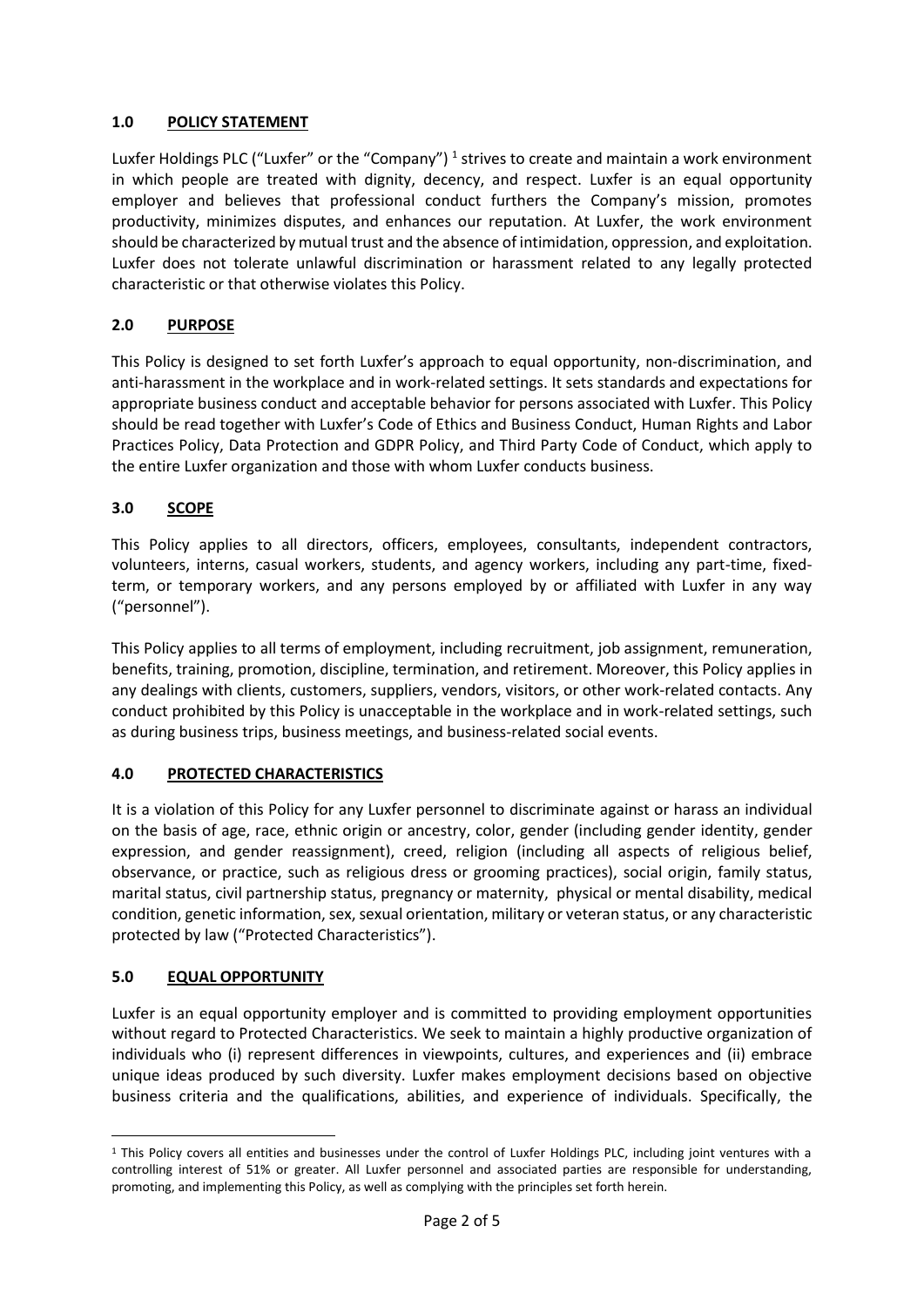Company acts in accordance with the following principles when making employment decisions: (i) shortlisting is to be completed by more than one person whenever possible; (ii) vacancies are to be advertised to a diverse section of the labor market, and advertisements shall avoid using language that may discourage particular groups from applying; (iii) job candidates are not to be asked questions which might suggest an intention to discriminate on the grounds of any Protected Characteristic during the interview process or at any time during employment; and (iv) job candidates are not to be asked about health or disability before a job offer is made, except in very limited circumstances allowed by law (*e.g*., to check that the candidate could perform an intrinsic part of the job, taking in to account any reasonable accommodation). By making employment decisions in accordance with such principles, Luxfer is committed to providing employment and advancement opportunities, remuneration, and benefits without discrimination.

# **6.0 NON-DISCRIMINATION**

Luxfer is dedicated to providing a work environment where all persons can work together safely and productively, free from unlawful discrimination. Any act of unlawful discrimination on the basis of any Protected Characteristic in the workplace or in work-related settings is strictly prohibited. Furthermore, Luxfer prohibits (i) any form of discrimination in the provision of employment opportunities, benefits, or privileges; (ii) discriminatory work conditions and behaviors; and (iii) the use of discriminatory evaluative standards in employment. Conditions of service, benefits (including pay, bonus criteria, and all other benefits offered by Luxfer), and facilities shall be regularly reviewed to ensure that (i) they are provided on a non-discriminatory basis; (ii) they are available to all personnel who should have access to them; and (iii) there are no unlawful barriers to their access. Luxfer expects all personnel to share in its commitment to equal opportunity and non-discriminatory employment.

# **7.0 ANTI-HARASSMENT**

Luxfer prohibits all forms of harassment. Luxfer personnel have the responsibility to avoid any act or actions, implied or explicit, that may suggest any form of harassment to any other person in the workplace or in a work-related setting.

For purposes of this Policy, harassment is defined as unwelcome verbal, written, physical, or nonphysical conduct that denigrates or shows hostility or aversion toward an individual and that (i) relates to any actual or perceived Protected Characteristic; (ii) has the purpose or effect of creating an intimidating, hostile, or offensive work environment; (iii) has the purpose or effect of unreasonably interfering with an individual's work performance; or (iv) otherwise adversely affects an individual's employment opportunities.

# **8.0 SEXUAL HARASSMENT**

Luxfer prohibits all forms of sexual harassment. For purposes of this Policy, sexual harassment is defined as unwelcome behavior of a sexual nature. Sexual harassment includes, but is not limited to, unwanted physical contact, verbal or written remarks of a sexual nature, written or graphic material of a sexual nature, and disparate or preferential treatment due to an individual's sex.

# **9.0 DIVERSITY AND INCLUSION PRACTICES**

Luxfer is committed to fostering, cultivating, and preserving a culture of diversity, equity, and inclusion. The collective sum of individual differences, life experiences, knowledge, ingenuity, selfexpression, and unique capabilities that our personnel invest in their work represents a significant part of Luxfer's culture. As such, all Luxfer personnel are expected to exhibit conduct that reflects inclusion during work and in work-related settings.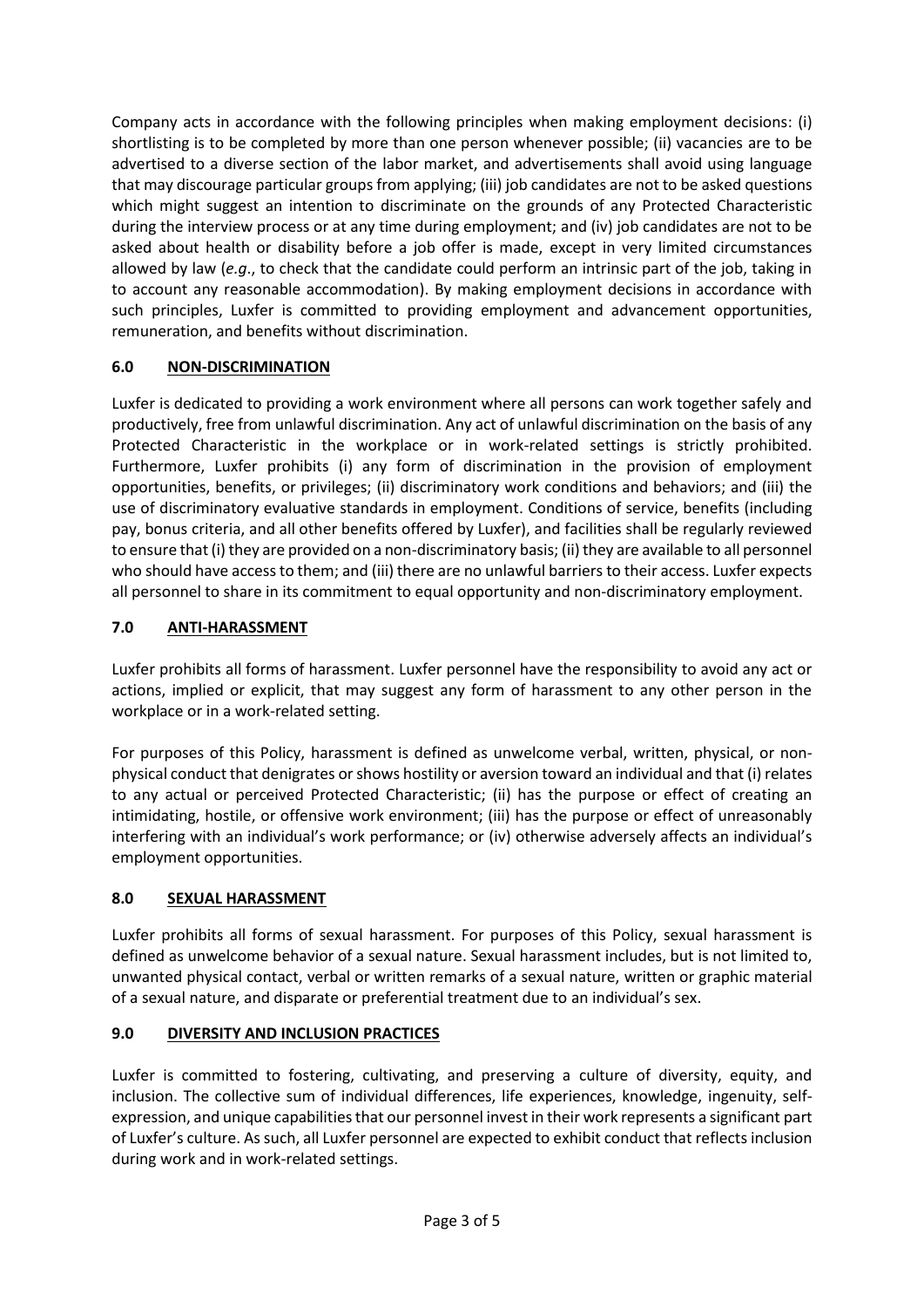Luxfer's diversity initiatives are applicable, but not limited, to our practices and policies on recruitment and selection, including targeted sourcing of personnel from diverse backgrounds; compensation and benefits; professional development and training; advancement opportunities; and the ongoing development of a diverse and inclusive work environment that encourages and enforces:

- Respectful communication and cooperation between all personnel;
- Teamwork and personnel participation, permitting the representation of all groups and perspectives; and
- Company and personnel contributions to the communities we serve to promote a greater understanding and respect for diversity.

To ensure effective teamwork and achievement of common business goals, all Luxfer personnel are required to complete a variety of anti-harassment, non-discrimination, and unconscious bias trainings annually. Luxfer's talent acquisition teams and hiring managers undergo additional training to ensure that a diverse slate of candidates is considered for all job openings. Further, Luxfer monitors the composition of its current workforce for diversity, age, and gender demographics. The quality of this data is continually improved to ensure that a diverse and talented workforce is maintained. The Company uses this data to enhance its employment and recruitment practices to provide the most inclusive work environment possible. Diversity data is disclosed in line with best practices and as required by law.

Through these practices, Luxfer empowers personnel and fosters respect, inclusion, and belonging across the Company. Luxfer is committed to further improving and enhancing its diversity and inclusion practices so that it can better respond to the evolving needs of its workforce and business.

### **10.0 REPORTING**

Luxfer strongly encourages the prompt reporting of all actual or perceived incidents of discrimination, harassment, or retaliation, regardless of the identity or position of the perceived offender. Personnel and interested parties may report any concerns regarding known or suspected violations of this Policy through the regular procedures established by the Company, including contacting their supervisor or local Human Resources Department. Serious violations may also be reported anonymously via Luxfer's whistleblowing hotline at +1-866-901-3295 in the U.S., 0800-915-1571 in the U.K., or online at [www.safecall.co.uk/report.](http://www.safecall.co.uk/report)

The availability of this reporting procedure does not preclude individuals who believe they are being subjected to harassment from promptly advising the offender that their behavior is unwelcome and requesting such behavior immediately cease.

The Company will take appropriate and immediate action in response to any complaints, reports, or knowledge of violations of this Policy. All complaints and investigations are treated confidentially to the extent possible, and information is disclosed strictly on a need-to-know basis. The Human Resources Department will take adequate steps to ensure that the complainant is protected against retaliation during and after the investigation. All information pertaining to a complaint or investigation under this Policy will be maintained securely.

No retaliation or hardship, loss of benefits, nor penalty may be imposed on any personnel as punishment for filing a good faith complaint of discrimination or harassment or responding to a complaint of discrimination or harassment. Anyone engaging in retaliation or attempted retaliation may be subject to discipline, up to and including termination.